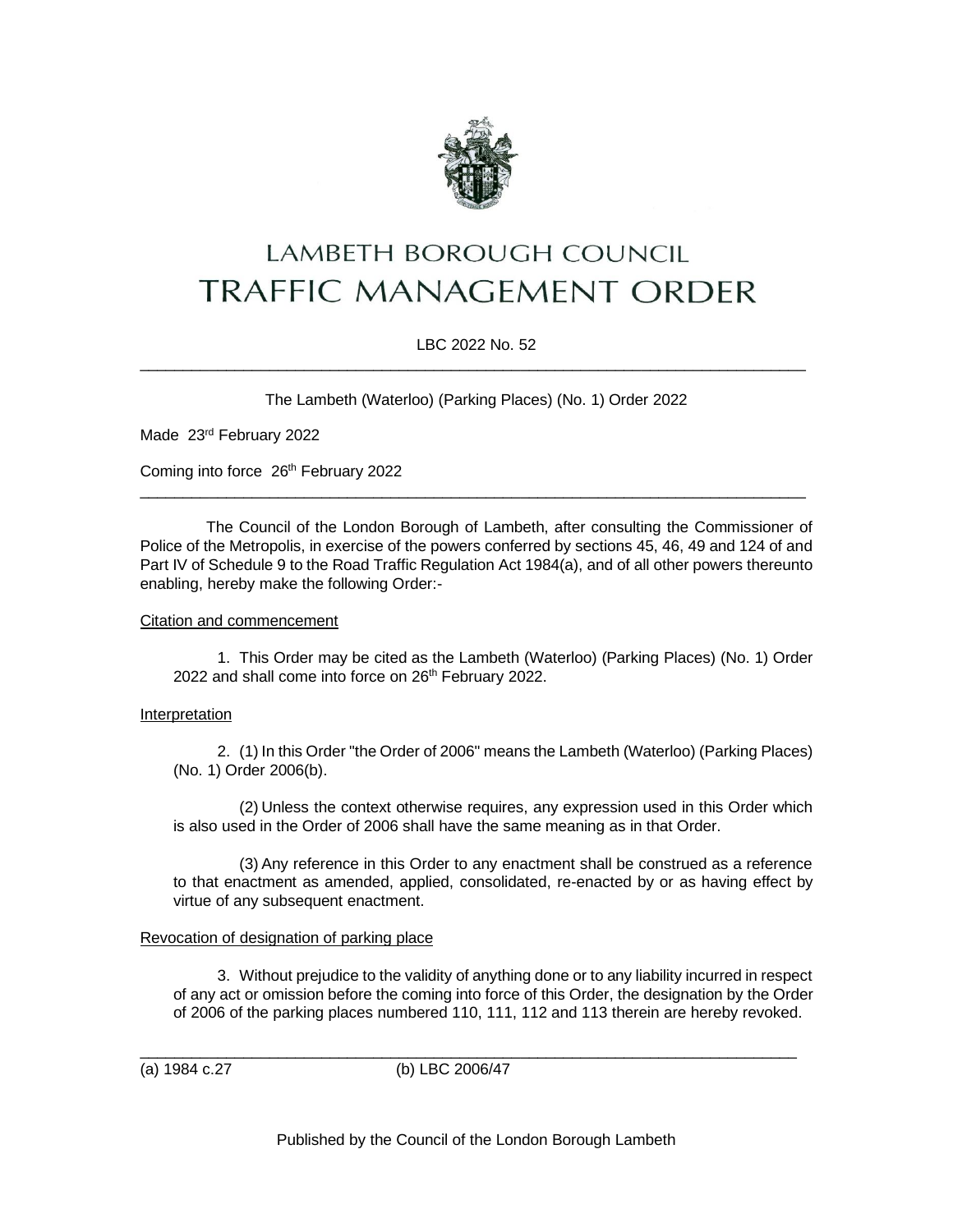## Designation of parking places and application of the Order of 2006 thereto

4. (1) Each area on a highway comprising the length of carriageway of a street specified in column 2 of the Schedule to this Order and bounded on one side of that length by the edge of the carriageway and on the other sides by a white line marking is designated as a parking place.

(2) The reference in this Article to a white line marking shall be construed as a reference to the white line marking (either broken or continuous) provided for in Schedule 7 to the Traffic Signs Regulations and General Directions 2016(a) or, if applicable, authorised by the Secretary of State by virtue of section 64 of the Road Traffic Regulation Act 1984.

(3) The provisions of the Order of 2006 (other than Articles 3, 15 and 62) shall apply to the areas designated as parking places by this Order as if in those provisions any reference to a parking place included a reference an area designated as a parking place by this Order and as if any reference to Schedule 10 to the Order of 2006 included a reference to the Schedule to this Order.

## Installation of ticket parking meters, placing of traffic signs, etc.

- 5. The Council shall:-
	- (a) place and maintain traffic signs indicating the limits of each parking place referred to in the Schedule to this Order;
	- (b) place and maintain in proper working order a ticket parking meter in such position as they think fit in the vicinity of each parking place referred to in the Schedule to this Order;
	- (c) place and maintain in or in the vicinity of each parking place referred to in the Schedule to this Order traffic signs indicating that such parking place may be used during the permitted hours for the leaving only of the vehicles specified in Article 4(6) of the Order of 2006;
	- (d) carry out such other work as is reasonably required for the purposes of the satisfactory operation of each parking place referred to in the Schedule to this Order.

Dated this twenty-third day of February 2022.

Ben Stevens Highway Network Manager

\_\_\_\_\_\_\_\_\_\_\_\_\_\_\_\_\_\_\_\_\_\_\_\_\_\_\_\_\_\_\_\_\_\_\_\_\_\_\_\_\_\_\_\_\_\_\_\_\_\_\_\_\_\_\_\_\_\_\_\_\_\_\_\_\_\_\_\_\_\_\_\_\_\_\_\_\_